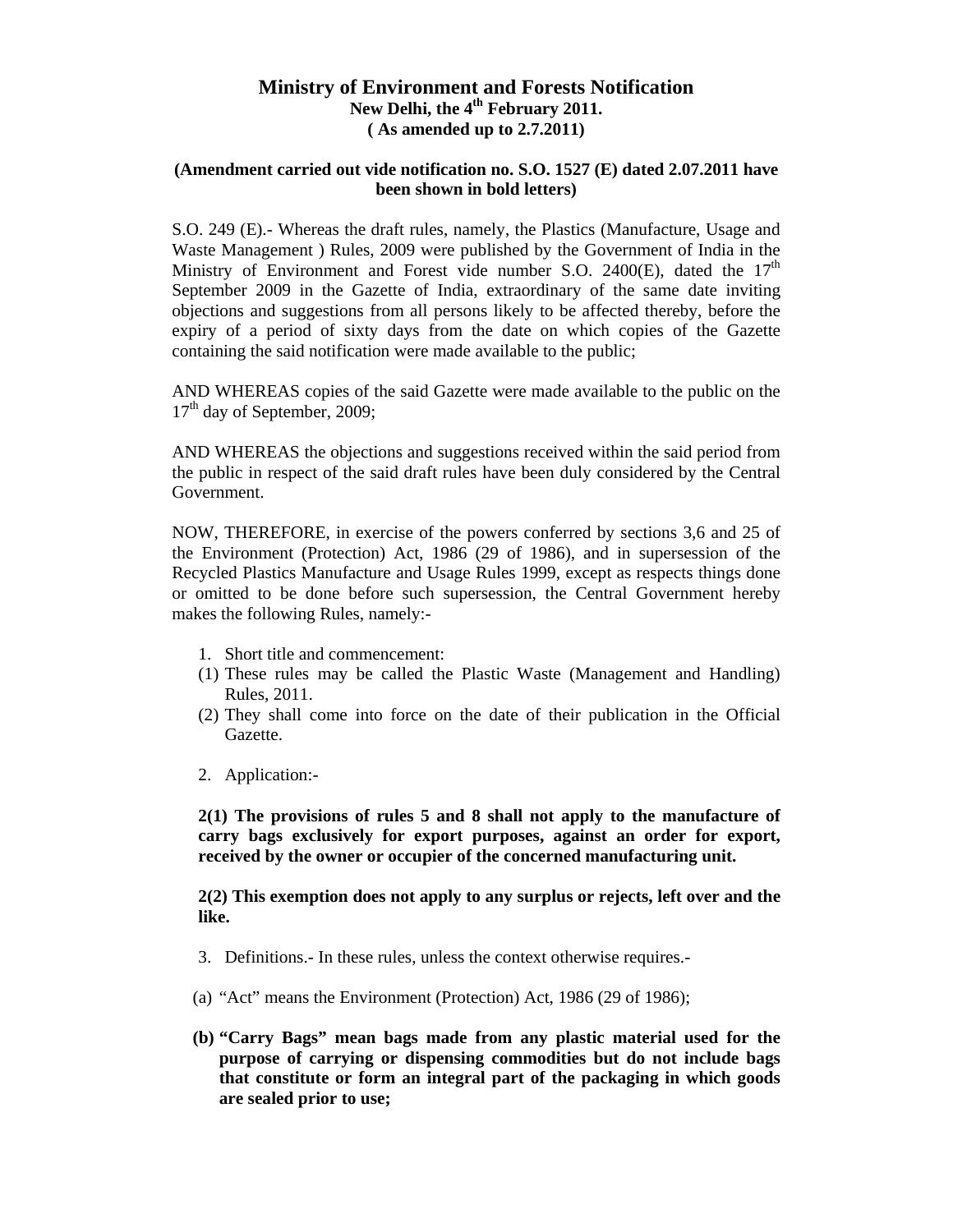- (c) "Commodities" mean articles; including but not limited to vegetables, fruits, pharmaceuticals, foods gains and the like;
- (d) "Compostable plastics" means plastic that undergoes degradation by biological processes during composting to yield CO2 , water , inorganic compounds and biomass at a rate consistent with other known compostable materials and does not leave visible, distinguishable or toxic residue;
- (e) "Consent" means the consent to establish and operate from the concerned State Pollution Control Board or Pollution Committee granted under the Water (Prevention and Control of Pollution) Act 1974 (6 of 1974) and the Air (Prevention and Control of Pollution) Act 1981 (14 of 1981);
- (f) "Disintegration" means the physical breakdown of a material into very small fragments;
- **(g) "Extended producer's responsibility (EPR)" means the responsibility of a manufacturer of plastic carry bags, and multilayered plastic pouches and sachets and the brand owners using such carry bags and multilayered plastic pouches and sachets for the environmentally sound management of the product until the end of its life;**
- (h) "Food stuffs" means ready to eat food product, fast food, processed or cooked food in liquid, powder, solid or semi solid form;
- **(i) "Manufacturer" means any person who manufactures plastic carry bags or multilayered plastic pouches or sachets or like;**
- (j) "Municipal authority" means Municipal Corporation, Municipality, Nagar Palika, Nagar Nigam, Nagar Panchayat, Municipal Council including notified area committee (NAC) or any other local body constituted under the relevant statutes and, where the management and handling of municipal solid waste is entrusted to such agency;
- **(k) "Multilayered plastic pouch or sachet" means a pouch or sachet having at least one layer of plastic in combination with one or more layers of packaging material such as paper, paper board, metalised layers or aluminum foil, either in the form of a laminate or co-extruded structure;**
- (l) "Plastic" means material which contains as an essential ingredient a high polymer and which at some stage in its processing into finished products can be shaped by flow;
- **(m)"Plastic waste" means any plastic product such as carry bags, pouches or multilayered plastic pouch or sachets etc., which have been discarded after use or after their intended life is over;**
- **(n) "Registration" means registration with the State Pollution Control Board or Pollution Control Committee concerned, as the case may be, of units manufacturing plastic carry bags, multilayered plastic pouch or sachet or recycling of plastic waste;**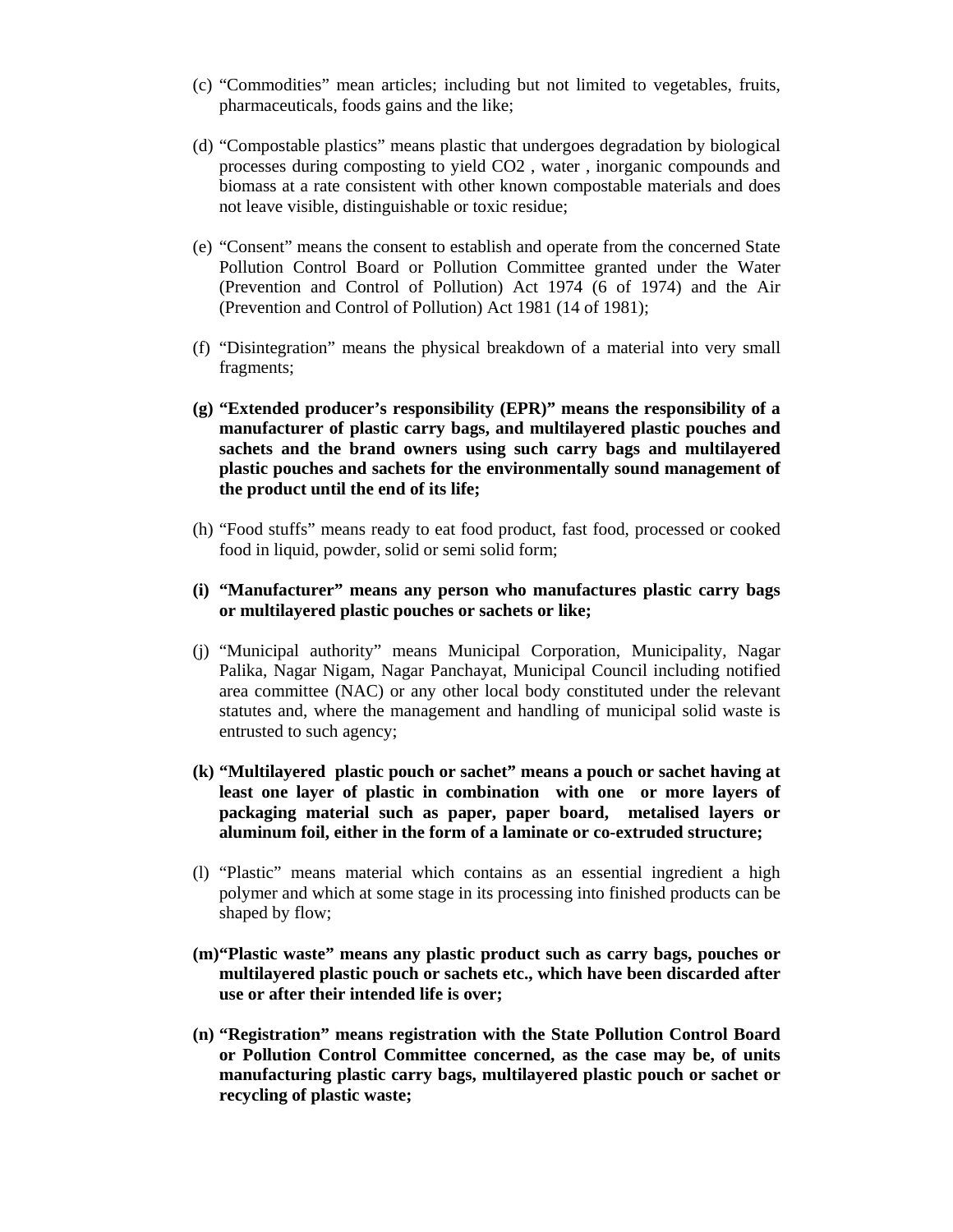- (o) "Virgin Plastic" means plastic material which has not been subjected to use earlier and has also not been blended with scrap or waste;
- (p) "Waste management" means the scientific reduction, re-use, recovery, recycling, composting or disposal of plastic waste;
- (q) "Waste pickers" mean individuals or groups of individuals engaged in the collection of plastic waste.

#### **4. Prescribed Authority**

#### **The prescribed Authority means the Authority-**

**(a) for enforcement of the provisions of these rules related to registration, manufacturer and recycling shall be the State Pollution Control Board and in respect of a Union territory shall be the Pollution Control Committee;** 

**(b) for enforcement of the provisions of these rules relating to the use, collection, segregation, transportation and disposal of the plastic waste, the prescribed authority shall be the municipal authority concerned.** 

5. Conditions:- During the course of manufacture, stocking, distribution, sale and use of carry bags and sachets, the following conditions shall be fulfilled, namely:-

- **(a) carry bags shall either be in natural shade (Colourless) which is without any added pigments or made using only those pigments and colourants which are in conformity with Indian standard: IS : 9833: 1981 titled as List of pigments and colourants for use in plastics in contact with foodstuffs, pharmaceuticals and drinking water, as amended from time to time.**
- (b) no person shall use carry bags made of recycled plastics or compostable plastics for storing, carrying, dispensing or packaging food stuffs;
- (c) no person shall manufacture, stock, distribute or sell any carry bag made of virgin or recycled or compostable plastic, which is less than 40 microns in thickness.
- (d) sachets using plastic material shall not be used for storing, packing or selling gutkha, tobacco and pan masala;
- (e) recycled carry bags shall conform to the Indian standard IS 14534:1998 titled as Guidelines for Recycling of Plastic, as amended from time to time;
- (f) carry bags made from compostable plastics shall conform to the Indian Standard : IS/ISO 17088:2008 titled as specifications for Compostable plastics, as amended from time to time;
- **(g) plastic material, in any form, shall not be used in any package for packing gutkha, pan masala and tobacco in all forms.**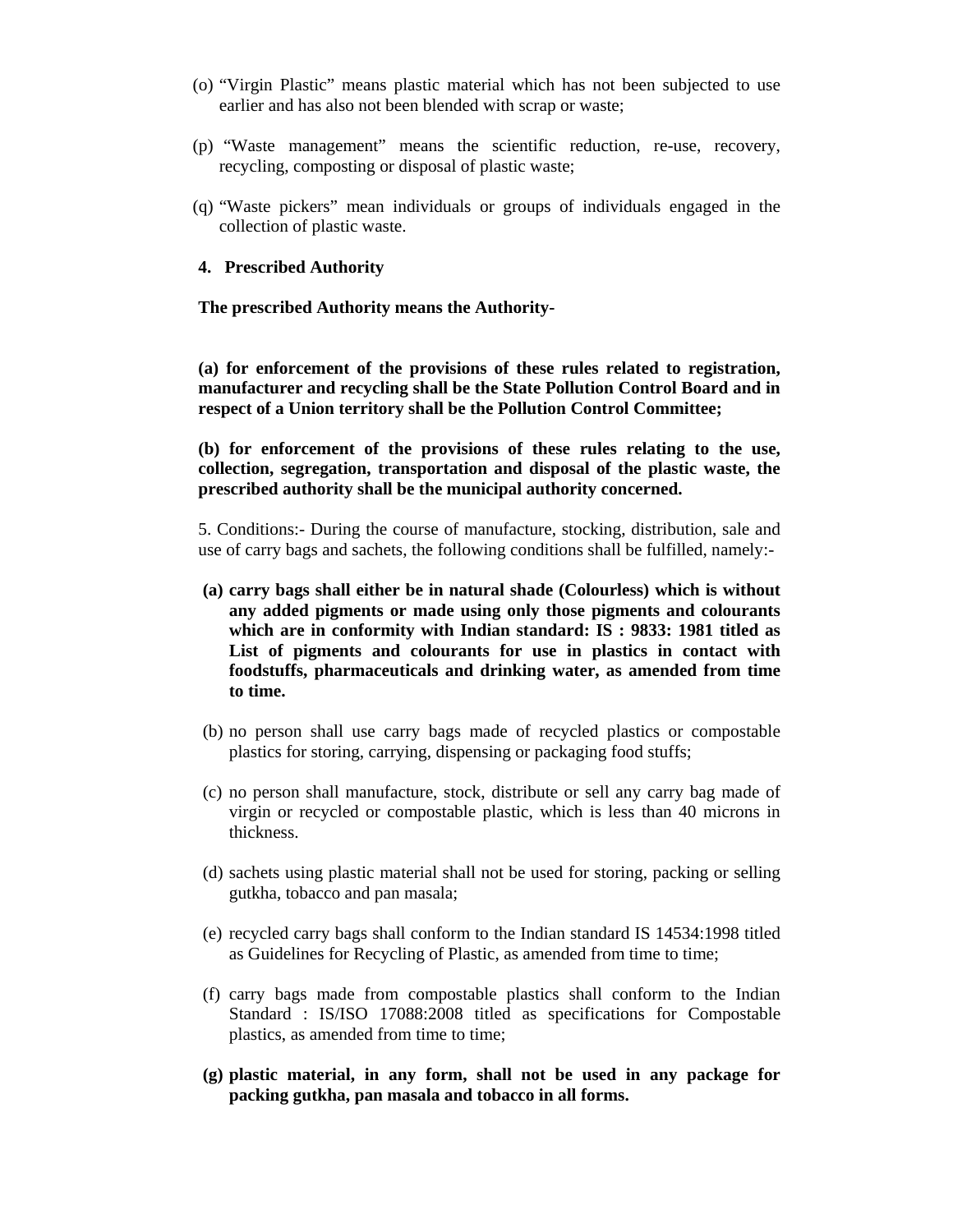6. Plastic Waste Management:

The plastic waste management shall be as under :-

- (a) recycling, recovery or disposal of plastic waste shall be carried out as per the rules, regulations and standards stipulated by the Central Government from time to time;
- (b) recycling of plastics shall be carried our in accordance with the Indian Standard IS 14534: 1998 titled as Guidelines for Recycling of Plastics, as amended from time to time;
- (c) the municipal authority shall be responsible for setting up, operationalisation and co-ordination of the waste management system and for performing the associated function, namely:- (i) to ensure safe collection , storage, segregation, transportation, processing and disposal of plastic waste; (ii) to ensure that no damage is caused to the environment during this process; (iii) to ensure setting up of collection centres for plastic waste involving manufactures; (iv) to ensure its chanelisation to recycles; (v) to create awareness among all stakeholders about their responsibilities; (vi) to engage agencies or groups working in waste management including waste pickers, and (vii) to ensure that open burning of plastic waste is not permitted;
- **(d) (i) the responsibility for setting up collection systems for plastic waste shall be of the municipal authority concerned and the said municipal authority may, for this purpose, seek the assistance of manufacturers of plastic carry bags, multilayered plastic pouches or sachets or of brand owners using such products;**

**(ii) the municipal authority may work out the modalities of a mechanism based on Extended Producer's Responsibility involving such manufacturers, registered within it's jurisdiction and brand owners with registered offices within it's jurisdiction either individually or collectively, as feasible or setup such collection systems through its own agencies;** 

- (e) recycler shall ensure that recycling facilities are in accordance with the Indian Standard: IS 14534: 1998 titled as Guidelines for Recycling of Plastics and in compliance with the rules under the Environment (Protection) Act, 1986 as amended from time to time;
- (f) the concerned municipal authority shall ensure that the residues generated from recycling processes are disposed of in compliance with Schedule II (Management of Municipal Solid Waste) and Schedule III (Specification for Land fill Sites) of the Municipal Solid Wastes (Management and Handling) Rules , 2000 made under the Environment (Protection) Act, 1986 as amended from time to time;
- (g) the municipal authority shall incorporate the said rules in the Municipal bye laws of all the Urban Local Bodies;
- **(h) the municipal authority shall encourage the use of plastic waste by adopting suitable technology such as in road construction, co-incineration etc. The municipal authority or the operator intending to use such**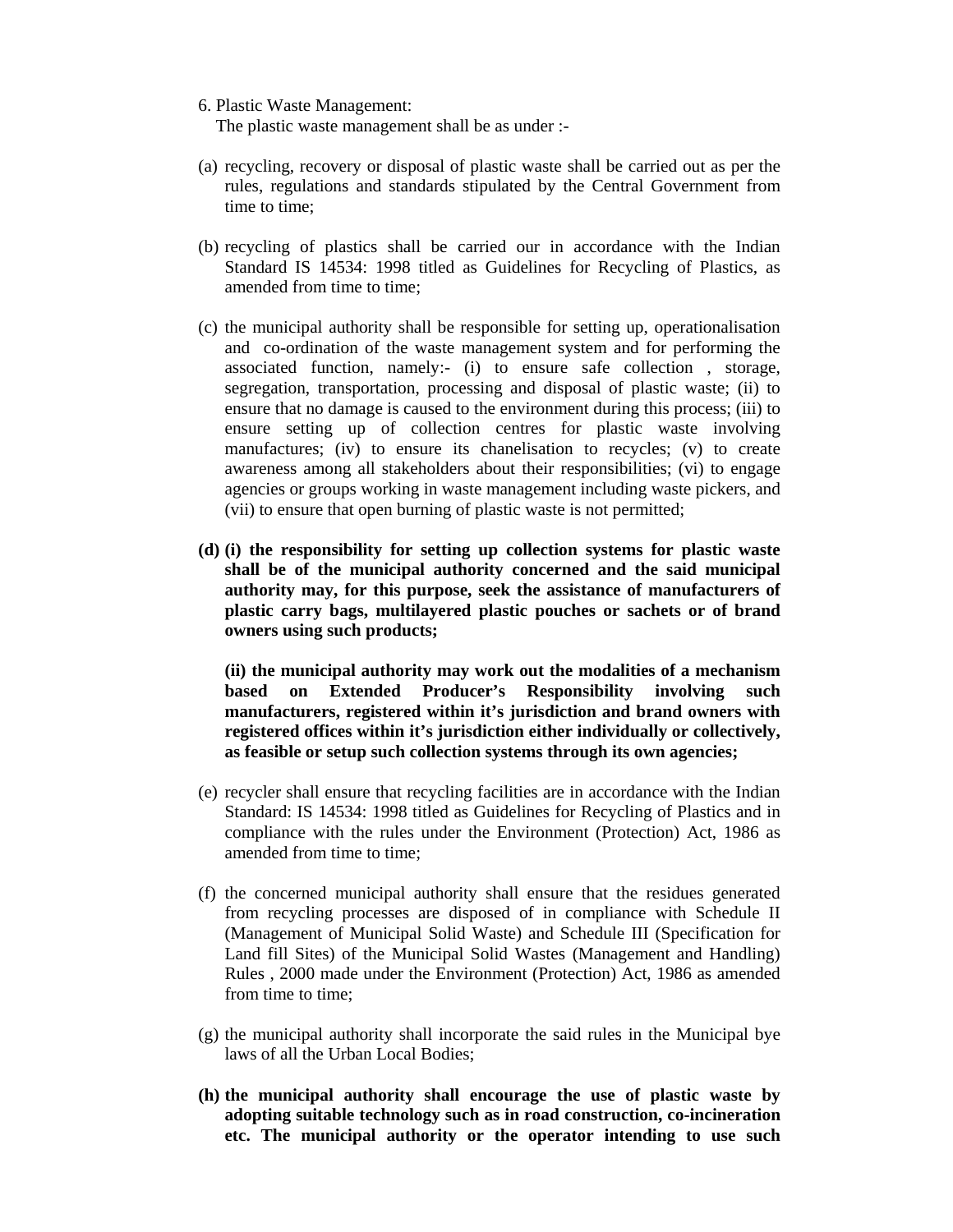### **technology shall ensure the compliance with the prescribed standard including pollution control norms prescribed by the competent authority in this regard.**

7. Protocols for Compostable Plastic Materials-Determination of the degree of degradability and degree of disintegration of plastic material shall be as per the protocols of the Indian Standards listed in the Annexure to these rules.

8 Marking or Labelling:

**(a) each plastic carry bag and multilayered plastic pouch or sachet shall have the following information printed in English or in local language, namely:-** 

(i) name, registration number of manufacturer and thickness in case of carry bag.

(ii) name and registration number of the manufacturer in case of **multilayered plastic pouch or sachet.**

(b) each recycled carry bag shall bear a label or a mark " recycled" as shown below and shall conform to the Indian Standard : IS 14534: 1998 titled as Guidelines for Recycling of Plastics , as amended from time to time;



NOTE: PET-Polyethylene terephthalate, HDPE-High density polyethylene, V-Vinyl (PVC), LDPE- Low density polyethylene, PP-Polypropylene, PS-Polystyrene and Other means all other resins and multi-materials like ABS (Acrylonitrile butadiene styrene). PPO (Polyphenylene oxide), PC (Polycarbonate), PBT (Polybutylene terephalate) etc.

- (c) each carry bag made from compostable plastics shall bear a label " compostable" and shall conform to the Indian Standard : IS/ISO 17088: 2008 titled as Specifications for Compostable Plastics;
- (d) retailers shall ensure that plastic carry bags and **multilayered plastic pouch or sachet** sold by them are properly labelled as per stipulations under these rules.
- 9. Registration of Manufacturers and Recyclers:
	- (a) any person manufacturing or proposing to manufacture **plastic carry bags, multilayered plastic pouch or sachet** shall apply to the State Pollution Control Board (SPCB) or Pollution Control Committee (PCC) of the Union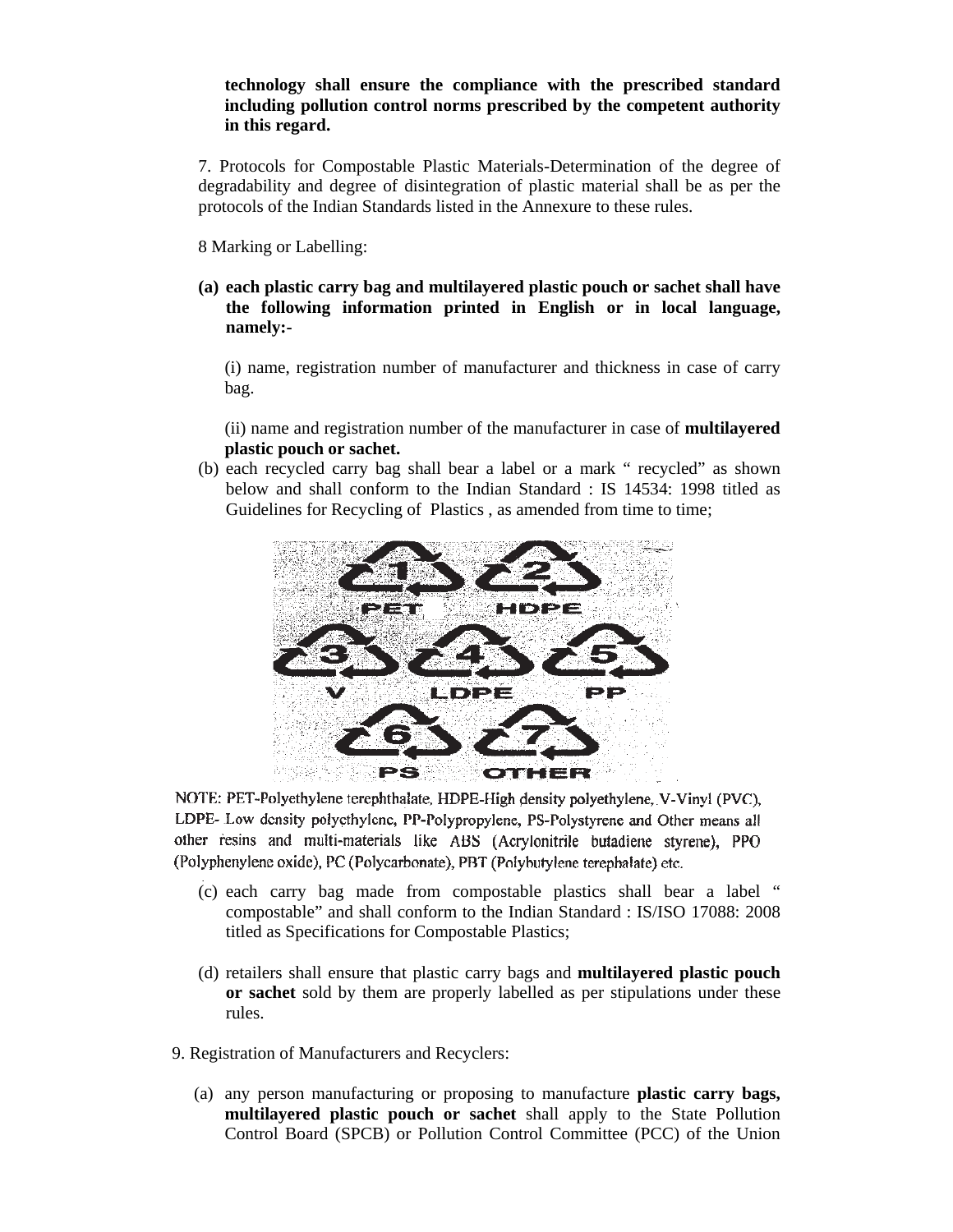territory concerned for the grant of registration or for the renewal of registration for the manufacturing unit using Form I appended to these rules;

- (b) any person recycling or proposing to recycle carry bags or **multilayered plastic pouch or sachet** or any plastic waste shall apply to the SPCB or PCC for grant of registration or renewal of registration for the recycling unit using Form 2 appended to these rules;
- **(c) no person shall manufacture plastic carry bags, multilayered plastic pouch or sachet or recycle plastic carry bags or multilayered plastic pouch or sachet or any plastic waste without obtaining registration certificate from the State Pollution Control Board or Pollution Control Committee, as the case may be, prior to the commencement of its production;**
- (d) the SPCB and PCC shall not issue or renew a registration for manufacturing or recycling units unless the unit possesses a valid consent under the Water (Prevention and Control of Pollution) Act, 1974 (6 of 1974) and the Air (Prevention and Control of Pollution) Act, 1981 (14 of 1981) and certificate of registration issued by the District Industries Centre or any other government agency authorized in this regard.
- **(e) (i) every State Pollution Control Board or Pollution Control Committee, as the case may be, shall take a decision on the grant of registration within a period of ninety days of receipt of an application which shall be complete in all respects;**

**Provided that the registration may be deemed to have been granted in case no final decision is communicated to the applicant by the State Pollution Control Board or Pollution Control Committee within a period of ninety days from the date of an application complete in all respects;** 

**(ii) the manufacturer who has already registered for manufacturing under the Recycled Plastics Manufacture and Usage (Amendment) Rules, 2003 shall not be required to register under these rules and whereas others shall have to register within the period of ninety days from the date of coming into force of these rules.** 

- (f) the registration granted under this rule shall be valid for a period of three years, unless revoked, suspended or cancelled; and registration shall not be revoked, suspended or cancelled without providing the manufacturer an opportunity for a hearing;
- (g) every application for renewal of registration shall be made at least ninety days before the expiry of the validity of the registration certificate.
- 10 Explicit pricing of carry bags:-

No carry bags shall be made available free of cost by retailers to consumers. The concerned municipal authority may by notification determine the minimum price for carry bags depending upon their quality and size which covers their material and waste management costs in order to encourage their re-use so as to minimize plastic waste generation.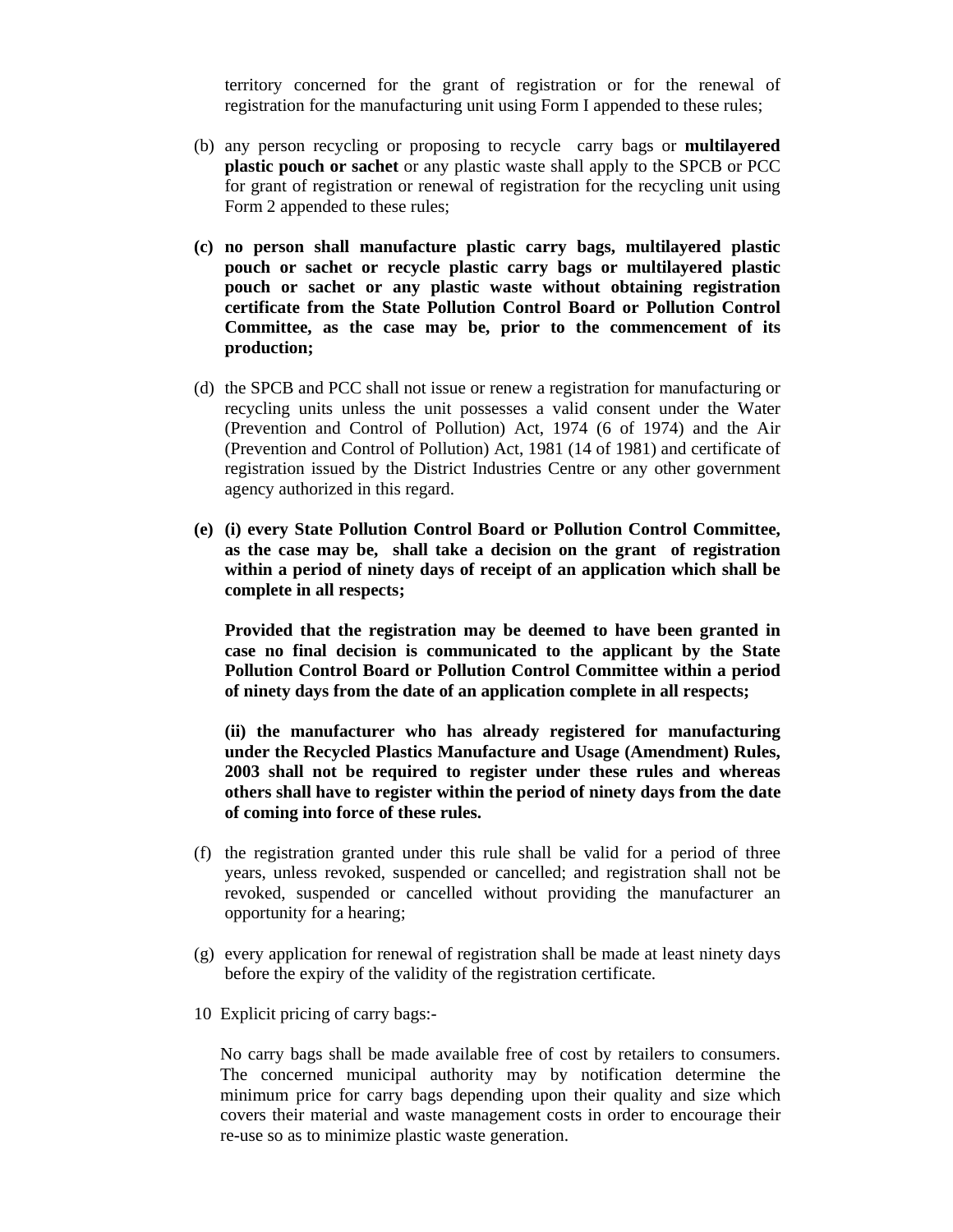- 11. State level Advisory Body:
	- (1) There shall be a State Level Advisory Body to monitor the implementation of these Rules.
	- (2) The State Level Advisory Body shall consist of the Following persons, namely:-

| (a) the Secretary, Department of Urban Development    | - Chairman |
|-------------------------------------------------------|------------|
| (b) one expert from State Department of Environment   | - Member   |
| (c) one expert from State Pollution Control Board or  |            |
|                                                       |            |
| <b>Pollution Control Committee</b>                    | -Member    |
| (d) one expert from Urban Local Body                  | - Member   |
| (e) one expert from Non-Governmental Organization     |            |
| Member                                                |            |
| (f) one expert from field of Industry                 | - Member   |
| (g) one expert from the field of academic institution | - Member   |

(3) The State Level Advisory Body shall meet at least once in a year and may invite experts, if it considers necessary.

(12) Annual Reports:-

- (1) each State Pollution Control Board or Pollution Control Committee shall prepare and submit the annual report to the Central Pollution Control Board on the implementation of these rules by the  $30<sup>th</sup>$  day of September of each year;
- (2) the Central Pollution Control Board shall prepare a consolidated annual report on the use and management of plastic waste and forward it to the central government along with its recommendations before the  $30<sup>th</sup>$  day of December each year.

[F.No.17-2/2001-HSMD] RAJEEV GAUBA, Jt.Secy.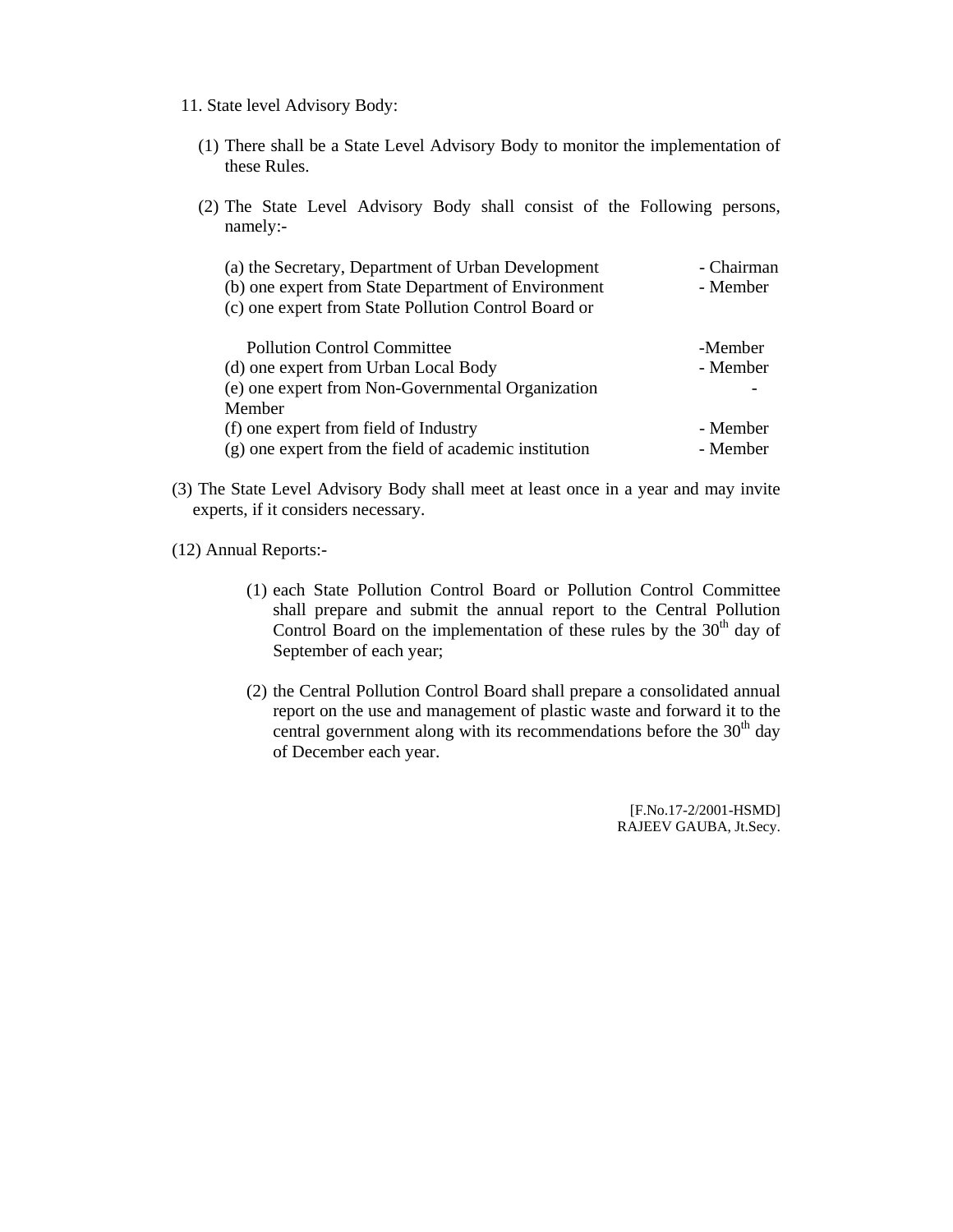## **ANNEXURE (See rule 7)**

| 1.                                                          | IS/ ISO 14851: 1999 Determination of the<br>ultimate<br>aerobic                                                                                     |  |  |  |
|-------------------------------------------------------------|-----------------------------------------------------------------------------------------------------------------------------------------------------|--|--|--|
|                                                             | biodegradability of plastic materials in an aqueous medium-Method by                                                                                |  |  |  |
|                                                             | measuring the oxygen demand in a closed Respirometer                                                                                                |  |  |  |
| $\overline{2}$                                              | IS/ ISO 14852: 1999 Determination of the<br>ultimate<br>aerobic                                                                                     |  |  |  |
|                                                             | biodegradability of plastic materials in an aqueous medium-Method by                                                                                |  |  |  |
|                                                             | analysis of evolved carbon dioxide                                                                                                                  |  |  |  |
| 3                                                           | IS/ ISO 14853:2005 Plastics -Determination of the ultimate anaerobic                                                                                |  |  |  |
|                                                             | biodegradation of plastic materials in an aqueous system-Method by                                                                                  |  |  |  |
|                                                             | measurement of biogas production.                                                                                                                   |  |  |  |
| 4.                                                          | IS/ ISO 14855-1: 2005 Determination of the ultimate<br>aerobic                                                                                      |  |  |  |
|                                                             | biodegradability of plastic materials under controlled composting                                                                                   |  |  |  |
|                                                             | conditions-Method by analysis of evolved carbon dioxide (Part I General                                                                             |  |  |  |
|                                                             | method)<br>aerobic                                                                                                                                  |  |  |  |
| 14855-2: 2007 Determination of the ultimate<br>5.<br>IS/ISO |                                                                                                                                                     |  |  |  |
|                                                             | biodegradability of plastic materials under controlled composting                                                                                   |  |  |  |
|                                                             | conditions-Methods by analysis of evolved carbon dioxide (Part-2 :                                                                                  |  |  |  |
|                                                             | Gravimetric measurement of carbon dioxide evolved in a laboratory-scale                                                                             |  |  |  |
|                                                             | test)                                                                                                                                               |  |  |  |
| 6.                                                          | IS/ ISO 15985:2004 Plastics- Determination of the ultimate anaerobic                                                                                |  |  |  |
|                                                             | biodegradation and disintegration under high-solids anaerobic digestion                                                                             |  |  |  |
|                                                             | conditions-Methods by analysis of released biogas                                                                                                   |  |  |  |
| 7.                                                          | IS/ISO 16929:2002 Plastics-Determination of degree of disintegration of                                                                             |  |  |  |
| 8.                                                          | plastic materials under defined composting conditions in a pilot-scale test<br>IS/ ISO 17556-2003 Plastics-Determination of ultimate<br>aerobic     |  |  |  |
|                                                             |                                                                                                                                                     |  |  |  |
|                                                             | biodegradability in soil by measuring the oxygen demand in a                                                                                        |  |  |  |
| 9.                                                          | Respirometer or the amount of carbon dioxide evolved                                                                                                |  |  |  |
|                                                             | IS/ISO 20200:2004 Plastics-Determination of degree of disintegration of<br>plastic materials under simulated composting conditions in a laboratory- |  |  |  |
|                                                             | scale test                                                                                                                                          |  |  |  |
|                                                             |                                                                                                                                                     |  |  |  |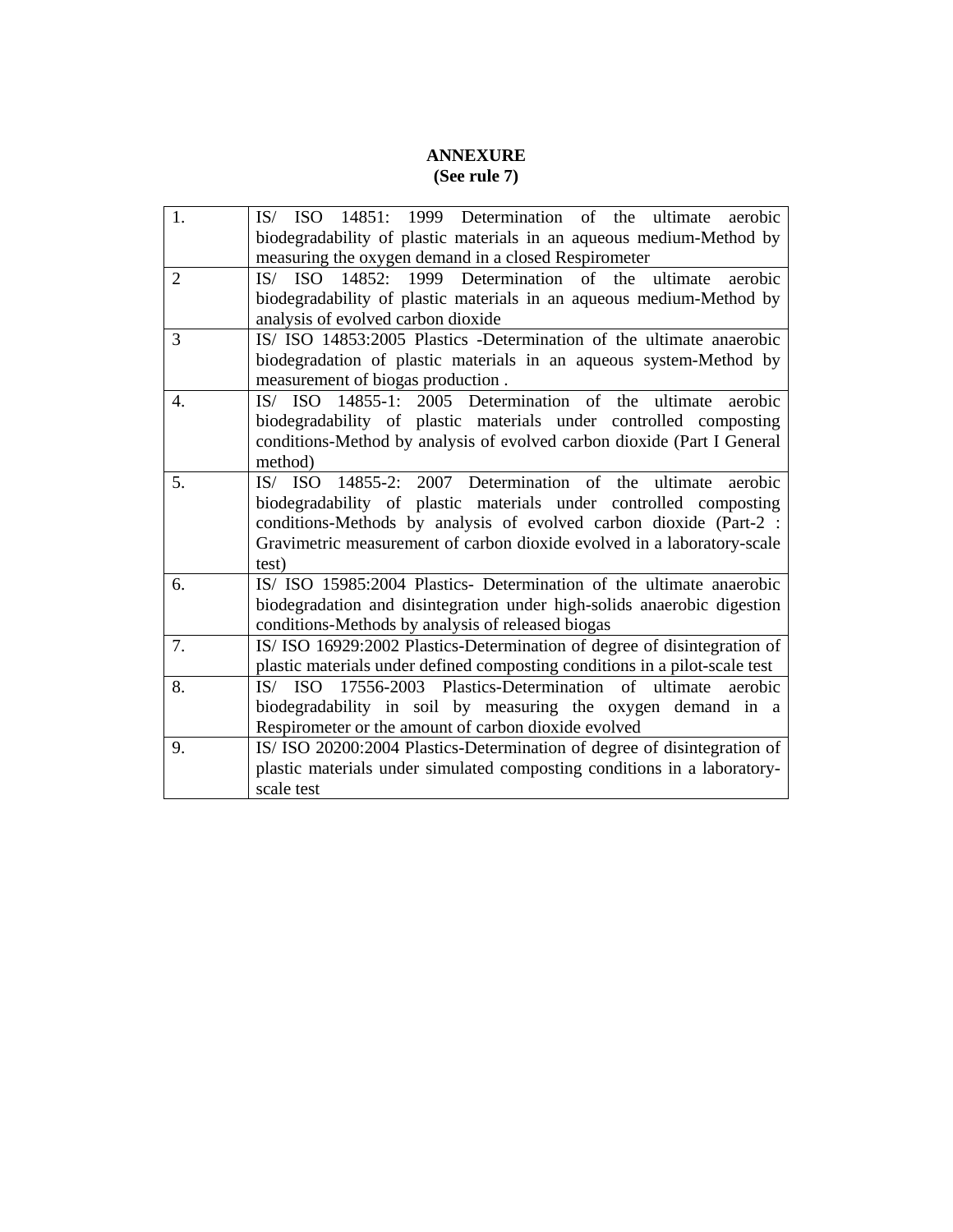### **FORM-1**

#### **(See rules 9)**

#### **APPLICATION FOR REGISTRATION OF A UNIT FOR THE MANUFACTRUING OF PLASTIC CARRY BAGS, MULTIAYERED PLASTIC POUCH OR SACHET**

**From………………… ………………………….. …………………………….. (Name and full address of the occupier)** 

**To** 

 **The Member Secretary ………………………..Pollution Control Board / Pollution Control Committee ……………………………. …………………………….** 

**Sir,** 

**I/ We hereby apply for registration under rule 9 of the Plastic Waste (Management and Handling ) Rules ,2011.** 

|                | $Part -A$                                    |  |  |  |
|----------------|----------------------------------------------|--|--|--|
|                | <b>GENERAL</b>                               |  |  |  |
| 1. (a)         | Name and location of the unit                |  |  |  |
| (b)            | <b>Address of the unit</b>                   |  |  |  |
| (c)            | Registration required for manufacturing of:  |  |  |  |
|                | <b>Carry</b> bags<br>(i)                     |  |  |  |
|                | (ii)<br>Multilayered plastic pouch or        |  |  |  |
|                | sachet                                       |  |  |  |
| (d)            | <b>Manufacturing capacity</b>                |  |  |  |
| (e)            | In case of renewal, previous registration    |  |  |  |
|                | number and date of registration              |  |  |  |
| 2.             | Is the unit registered with the District     |  |  |  |
|                | <b>Industries Centre (DIC)/ Development</b>  |  |  |  |
|                | <b>Commissioner, Small Scale Industries</b>  |  |  |  |
|                | (DCSSI) of the State Government / Union      |  |  |  |
|                | territory? If yes, attach a copy.            |  |  |  |
| 3(a)           | Total capital invested on the project        |  |  |  |
| (b)            | Year of commencement of production           |  |  |  |
| 4(a)           | List and quantum of products and by          |  |  |  |
|                | products                                     |  |  |  |
| (b)            | List and quantum of raw materials used       |  |  |  |
| $\overline{5}$ | Furnish a flow diagram of manufacturing      |  |  |  |
|                | process showing input and output in terms of |  |  |  |
|                | products and waste generated including for   |  |  |  |
|                | captive power generation and water           |  |  |  |
|                |                                              |  |  |  |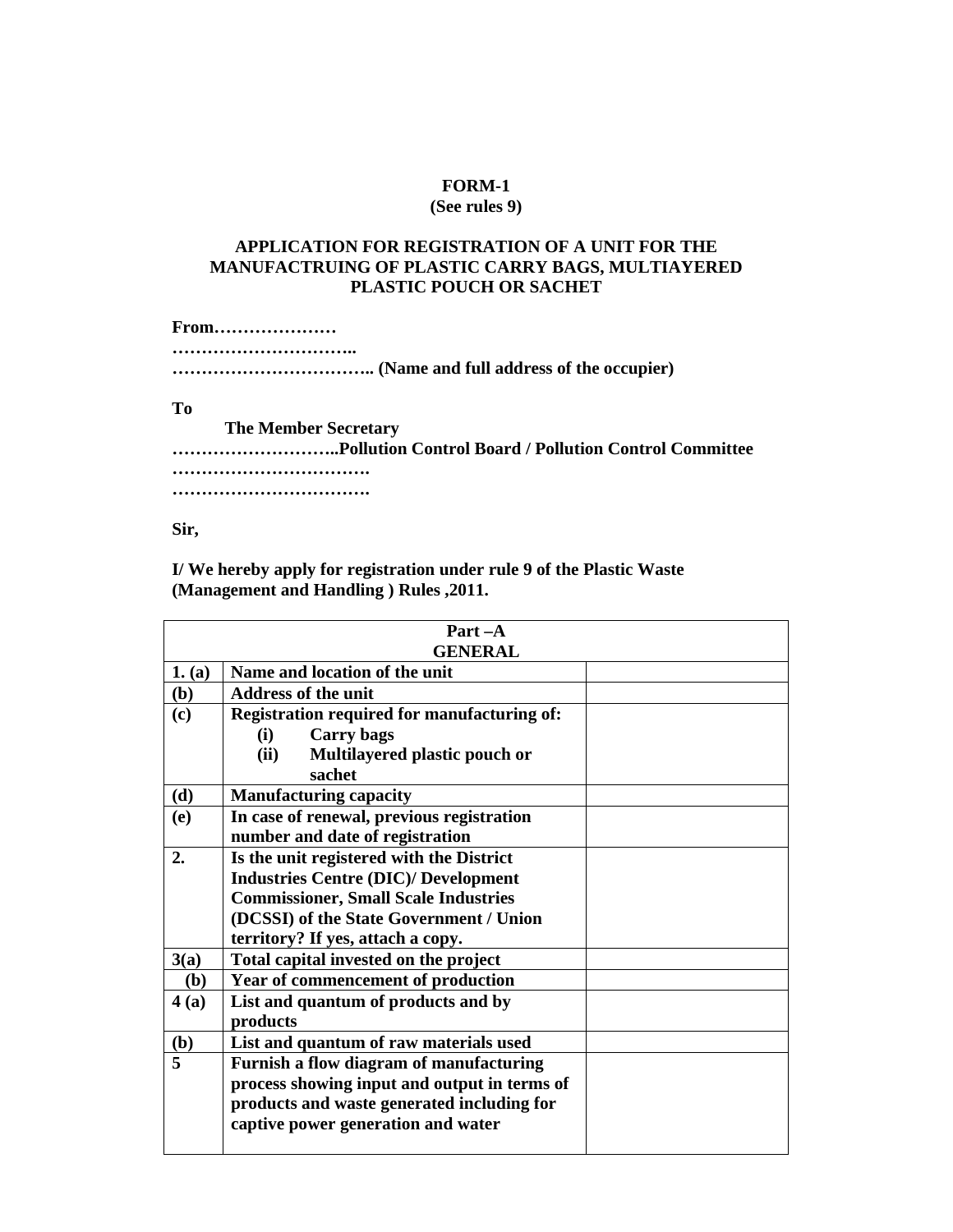| 6.                          | Thickness of carry bags to be manufactured                                     |                           |
|-----------------------------|--------------------------------------------------------------------------------|---------------------------|
| 7.                          | <b>Status of compliance with these rules</b>                                   |                           |
|                             | Part-B                                                                         |                           |
|                             | PERTAINING TO LIQUID EFFLUENT AND GASEOUS EMISSIONS                            |                           |
| 8                           | (a) Does the unit have a valid consent                                         |                           |
|                             | under the Water (Prevention and                                                |                           |
|                             | Control of Pollution) Act 1974 (6 of                                           |                           |
|                             | 1974) ?                                                                        |                           |
|                             | If yes, attach a copy                                                          |                           |
|                             | (b) Does the unit have a valid consent                                         |                           |
|                             | under the Air (Prevention and                                                  |                           |
|                             | Control of Pollution) Act 1981 (14 of                                          |                           |
|                             | 1981)?                                                                         |                           |
|                             | (c) If yes, attach a copy                                                      |                           |
|                             | $Part - C$                                                                     |                           |
|                             | PERTAINING TO WASTE                                                            |                           |
| 9                           | <b>Solid Wastes</b>                                                            |                           |
|                             | (a) Total quantum of waste generated                                           |                           |
|                             | (b) Mode of storage within the plant                                           |                           |
|                             | (c) Provision made for disposal of                                             |                           |
|                             | wastes                                                                         |                           |
|                             |                                                                                | <b>Name and Signature</b> |
|                             |                                                                                |                           |
|                             |                                                                                | <b>Designation</b>        |
| Date:                       |                                                                                |                           |
|                             |                                                                                |                           |
| <b>Place:</b>               |                                                                                |                           |
| $\mathbf{M}$ . $\mathbf{A}$ | <b>COLUMN</b><br>$\mathbf{A}$ . The set of $\mathbf{A}$<br>1.11.1.1.11.1.1.1.1 | <u>рт. э</u>              |

**Note: The principle rules were published in the Gazette of India, Extraordinary vide notification no SO 249 (E) dated the 4th February , 2011** 

> [F.No.17-2/2001-HSMD] RAJEEV GAUBA, Jt.Secy.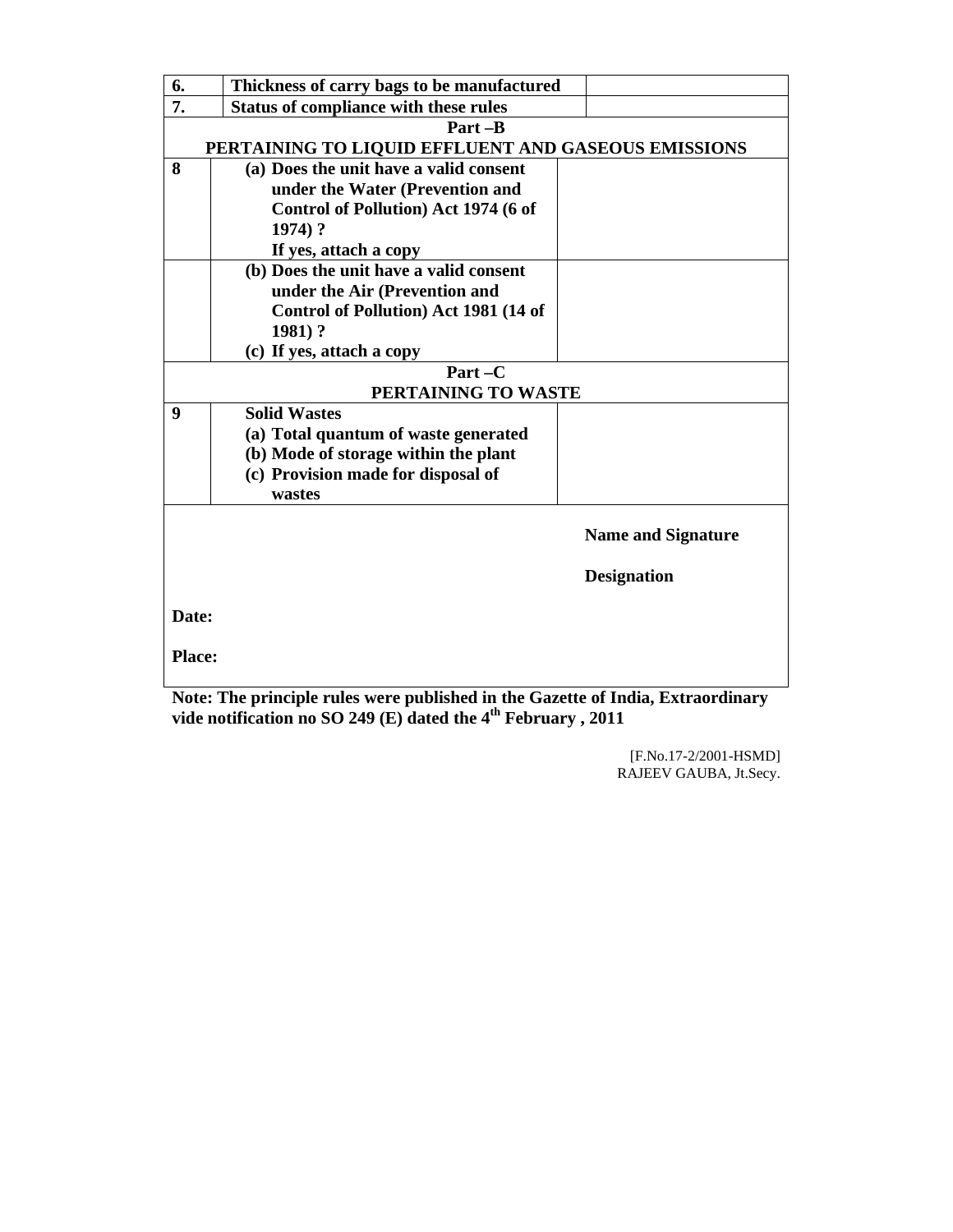# FORM -2

# ( See rule 9)

## APPLICATION FROM FOR REGISTRATION OF FACILITES POSEESSING ENVIRONMENTALLY SOUND MANAGEMENT PRACTICES FOR RECYCLING PLASTIC WASTE

| $\mathbf{1}$   | Name and Address of                                                        |                                                                                             |                                                            |                                                                                                                           |                       |
|----------------|----------------------------------------------------------------------------|---------------------------------------------------------------------------------------------|------------------------------------------------------------|---------------------------------------------------------------------------------------------------------------------------|-----------------------|
| $\overline{2}$ | the unit<br>Contract person with<br>designation, Tel. /Fax /<br>email      |                                                                                             |                                                            |                                                                                                                           |                       |
| 3              | Date Commissioned                                                          |                                                                                             |                                                            |                                                                                                                           |                       |
| $\overline{4}$ | No. of<br>workers<br><i>(including)</i><br>contract<br>labour)             |                                                                                             |                                                            |                                                                                                                           |                       |
| 5              | <b>Consents Validity</b>                                                   |                                                                                             |                                                            | a. Water (Prevention & Control of Pollution)<br>Act 1974; Valid upto<br>b. Air (Prevention $&$ Control of Pollution) Act, |                       |
|                |                                                                            |                                                                                             |                                                            | 1981; valid upto                                                                                                          |                       |
| 6              | Authorization validity                                                     |                                                                                             |                                                            |                                                                                                                           |                       |
| 7              | <b>Manufacturing Process</b>                                               | Please attach a flow diagram of the manufacturing<br>process flow diagram for each product. |                                                            |                                                                                                                           |                       |
| 8              | Products and installed<br>capacity of production<br>(MTA)                  | Products                                                                                    |                                                            |                                                                                                                           | Installed<br>capacity |
| 9              | Products manufactured<br>during the last three<br>years (as applicable)    | Year                                                                                        |                                                            | Product                                                                                                                   | Quantity              |
| 10             | Raw Material consumed<br>during the last three<br>years (as applicable)    | Year                                                                                        |                                                            | Product                                                                                                                   | Quantity              |
| 11             | Water consumption                                                          |                                                                                             |                                                            |                                                                                                                           |                       |
|                | Date until which water cess has been paid (if applicable)                  |                                                                                             |                                                            |                                                                                                                           |                       |
|                | Waste Water generation as per                                              |                                                                                             | Actual waste water generated (average of<br>last 3 months) |                                                                                                                           |                       |
|                | Waste Water treatment (provide<br>flow diagram of the treatment<br>scheme) |                                                                                             | Industrial<br>Domestic                                     |                                                                                                                           |                       |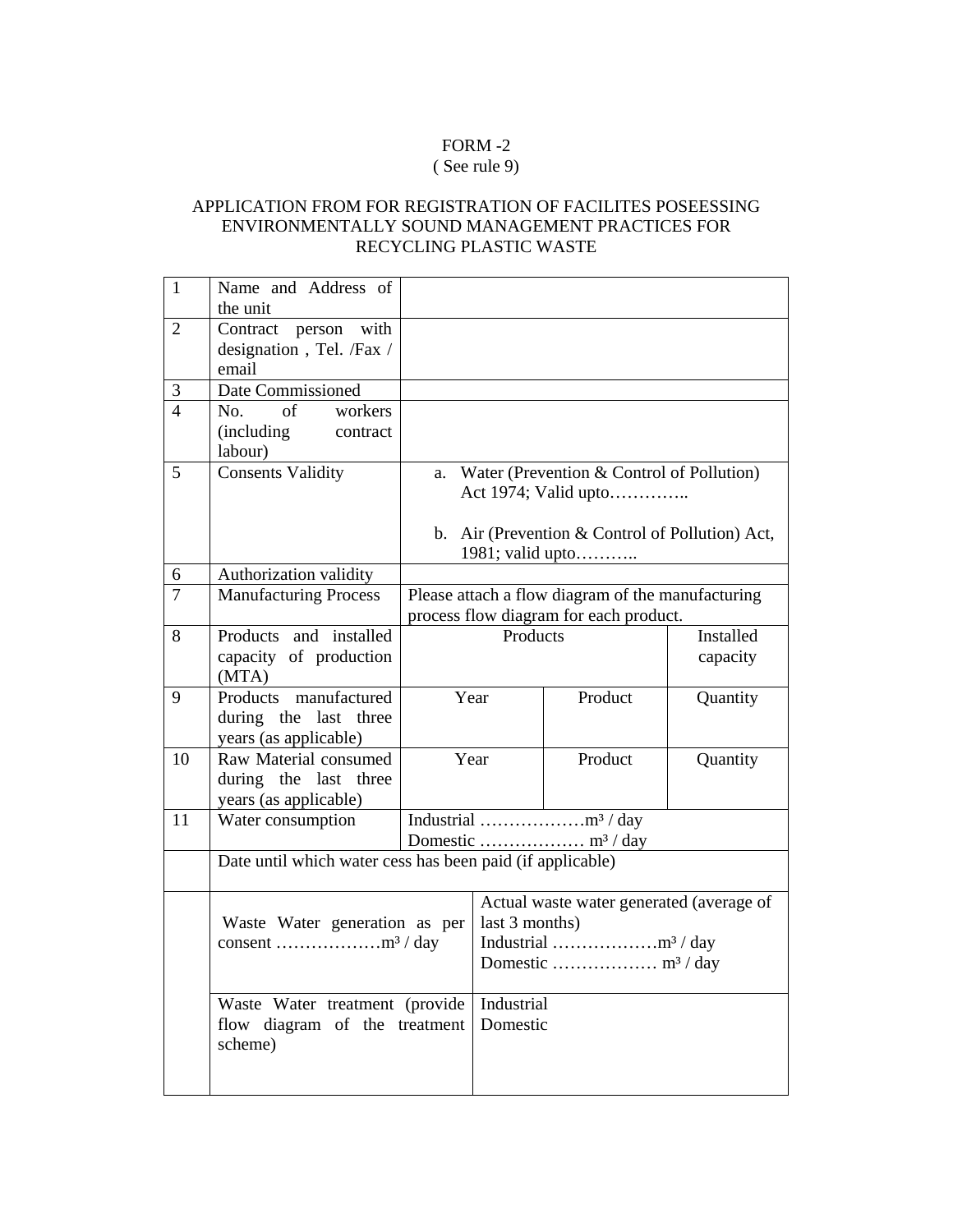|    | Waste water discharge                                                                                                          | Location<br>Analysis of treated waste water for pH,<br>BOD, COD, SS, O& G, any other<br>parameter stipulated by SPCB/PCC<br>(attach details) |                |                                                                                         |      |
|----|--------------------------------------------------------------------------------------------------------------------------------|----------------------------------------------------------------------------------------------------------------------------------------------|----------------|-----------------------------------------------------------------------------------------|------|
| 12 | <b>Air Pollution Control</b>                                                                                                   |                                                                                                                                              |                |                                                                                         |      |
|    | a Provide a flow diagram for<br>emission<br>control<br>system(s)<br>installed for each processing unit,<br>utilities etc.      |                                                                                                                                              |                |                                                                                         |      |
|    | b Details for facilities provided for<br>control of fugitive emission due to<br>material handling, process, utilities<br>etc   |                                                                                                                                              |                |                                                                                         |      |
|    | c. Fuel consumption                                                                                                            | Fuel                                                                                                                                         |                | Qty per day/ month                                                                      |      |
|    |                                                                                                                                | (i)                                                                                                                                          |                |                                                                                         |      |
|    |                                                                                                                                | (ii)                                                                                                                                         |                |                                                                                         |      |
|    | d. Stack emission monitoring                                                                                                   | to                                                                                                                                           | Stack attached | Emission (SPM, $SO2$ ,<br>$NOX$ , etc. ) mg/ $Nm3$                                      |      |
|    |                                                                                                                                | (i)                                                                                                                                          |                |                                                                                         |      |
|    |                                                                                                                                | (ii)                                                                                                                                         |                |                                                                                         |      |
|    | e. Ambient air quality                                                                                                         | Location<br><b>Results</b><br>$\mu$ g/m <sup>3</sup>                                                                                         |                | Parameters (SPM, SO <sub>2</sub> )<br>, NO <sub>X</sub> , etc.) $\mu$ g/ m <sup>3</sup> |      |
|    |                                                                                                                                | (i)                                                                                                                                          |                |                                                                                         |      |
|    |                                                                                                                                | (ii)                                                                                                                                         |                |                                                                                         |      |
| 13 | <b>Waste Management</b>                                                                                                        | S.<br>No.                                                                                                                                    | <b>Type</b>    | Category                                                                                | Qty. |
|    | a. Waste generation in processing                                                                                              | (i)                                                                                                                                          |                |                                                                                         |      |
|    | plastic-waste                                                                                                                  | (ii)<br>(iii)                                                                                                                                |                |                                                                                         |      |
|    | Collection<br>Waste<br>b.<br>and<br>transportation (attach details)                                                            |                                                                                                                                              |                |                                                                                         |      |
|    | c. Waste Disposal details                                                                                                      | S.<br>No.                                                                                                                                    | <b>Type</b>    | Category                                                                                | Qty  |
|    |                                                                                                                                | (i)                                                                                                                                          |                |                                                                                         |      |
|    |                                                                                                                                | (ii)                                                                                                                                         |                |                                                                                         |      |
|    | d. Provide details of the disposal<br>facility, whether the facility is<br>authorized by SPCB/ SPCC                            |                                                                                                                                              |                |                                                                                         |      |
|    | e. Please attach analysis report of<br>characterization<br>of<br>waste<br>generated (Including leachate test<br>if applicable) |                                                                                                                                              |                |                                                                                         |      |